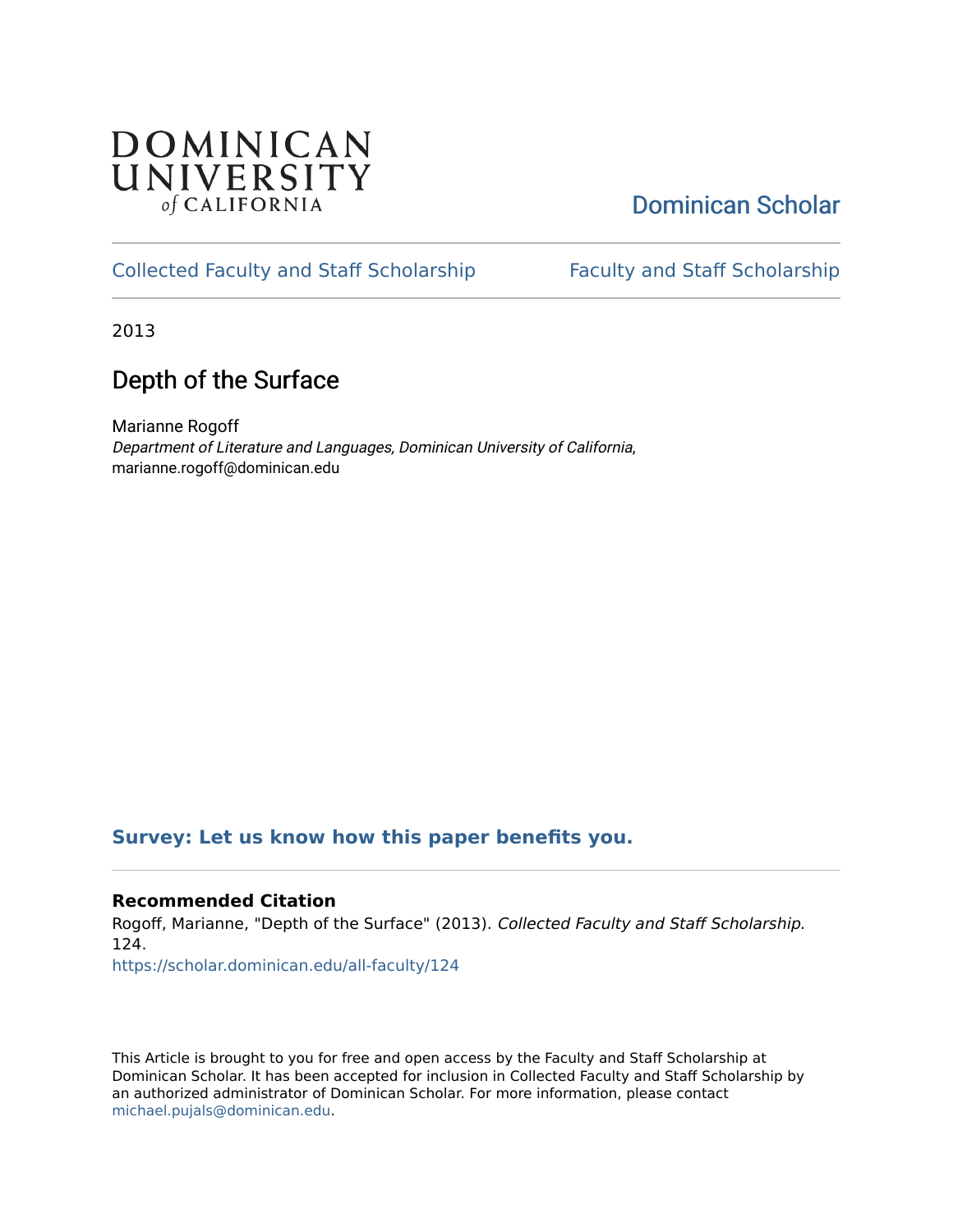### DEPTH OF THE SURFACE

#### by Marianne Rogoff

Painter Melinda Cootsona chose the title "A Sense of Place" for her September 2013 show at The Studio Shop long before "Richard Diebenkorn: The Berkeley Years" opened at San Francisco's DeYoung Museum and art historians launched a series of lectures on his sense of place, though perhaps this is no coincidence. Cootsona expresses a clear love for the work of Diebenkorn and shares his figurative/abstract aesthetic and love of color. The paintings in Cootsona's newest body of works offer similarly sensuous appreciation for the particular pleasures of California sunlight, but the "sense of place" she depicts may reflect a more psychological definition of the concept. Her figures appear in varying poses of contemplation, reflection, relaxation, and repose, and fill most of the space. The distinction between "place" and "space" is found when the vastness of space is delineated as a particular place, when a marked-off space assumes an identity, whether due to its geography, geology, culture, demographics, or history. Cootsona's compositions invite viewers to discover their own delineations within the psychic territory she outlines. Through generous applications of paint and numerous layers of shapes, colors, and shadows that move around on the canvas as she works, the artist provides ample room for us to enter the mind-states of her deep-in-thought figures.

"Hissing of Summer Lawns" is one of these paintings, and this is also the title of a 1975 album of songs by Joni Mitchell. Though Mitchell is a Canadian songwriter, she is as associated with California culture as members of the Bay Area Figurative Movement such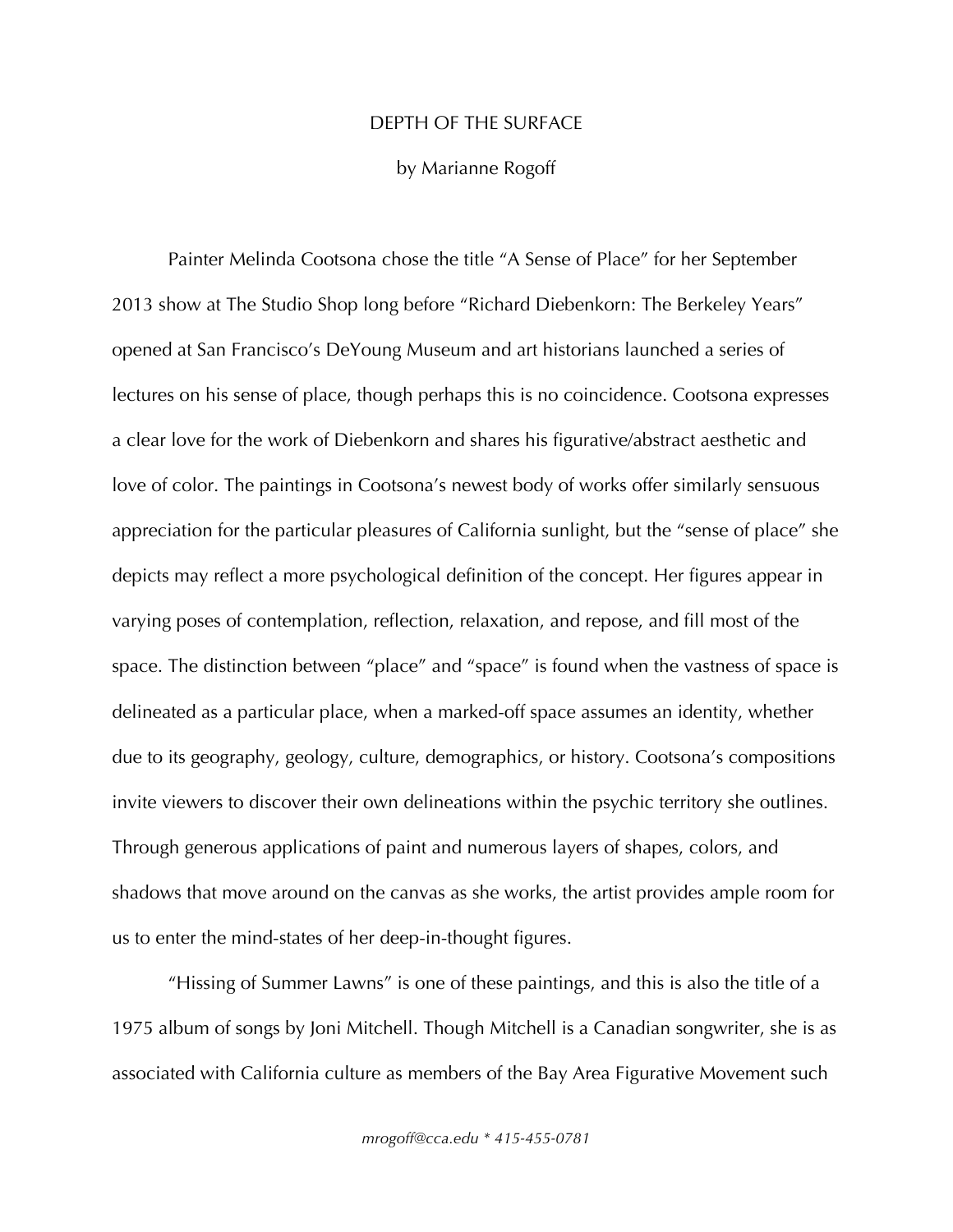as Diebenkorn, Elmer Bischoff, Nathan Oliveira, and Joan Brown. Cootsona's soft/bright color palette evokes the mood of what is so achingly sweet about summertime and summer lawns, and perhaps a bit of nostalgia for Diebenkorn's Berkeley years (1953- 1966), Joni Mitchell's '70s, or the artist's own years studying fine art at California College of Arts and Crafts (CCAC, now CCA) in Oakland (BFA 1981). Nostalgia may be defined as a longing for something that never existed, however, and Mitchell's song keeps repeating the word *darkness,* "with a joyful mask," "no color no contrast." In Cootsona's painting, the "hissing" in the title, the dark geometries of corners, and the way the figure leans into whatever is on her mind push us toward our own depths of thought and a spectrum of memories as well. The longest days, hot summer nights, and entire eras pass, at times not fast enough, at others all too quickly. "Hissing of Summer Lawns" invites a moment of pause and observation that is reminiscent of Degas' seated women and Rodin's thinking sculptures, not so much in style of execution as in psychological tone.

The vaguely drawn twin faces in Cootsona's "Mirror" and "Same Coin" ask us to consider what we see (and fail to see) when we look at (or think about) our self, in relation to itself, and in relation to another. Same coin? Two sides? Only two? Hermann Hesse's mid-20<sup>th</sup>-century psychological novel *Steppenwolf* uses repeating images of mirrors to suggest there are many aspects to this place called *self.* Apparently, we are only able to "individuate" (Jung's term) in relationship with others, who also carry mirrors reflecting shifting images, their own and ours. Like most of the figures in Cootsona's large canvases here, the Steppenwolf character is a loner. His preoccupation with his own psyche fills up most of the space in the book just as the figures do in these compositions. A mirror might